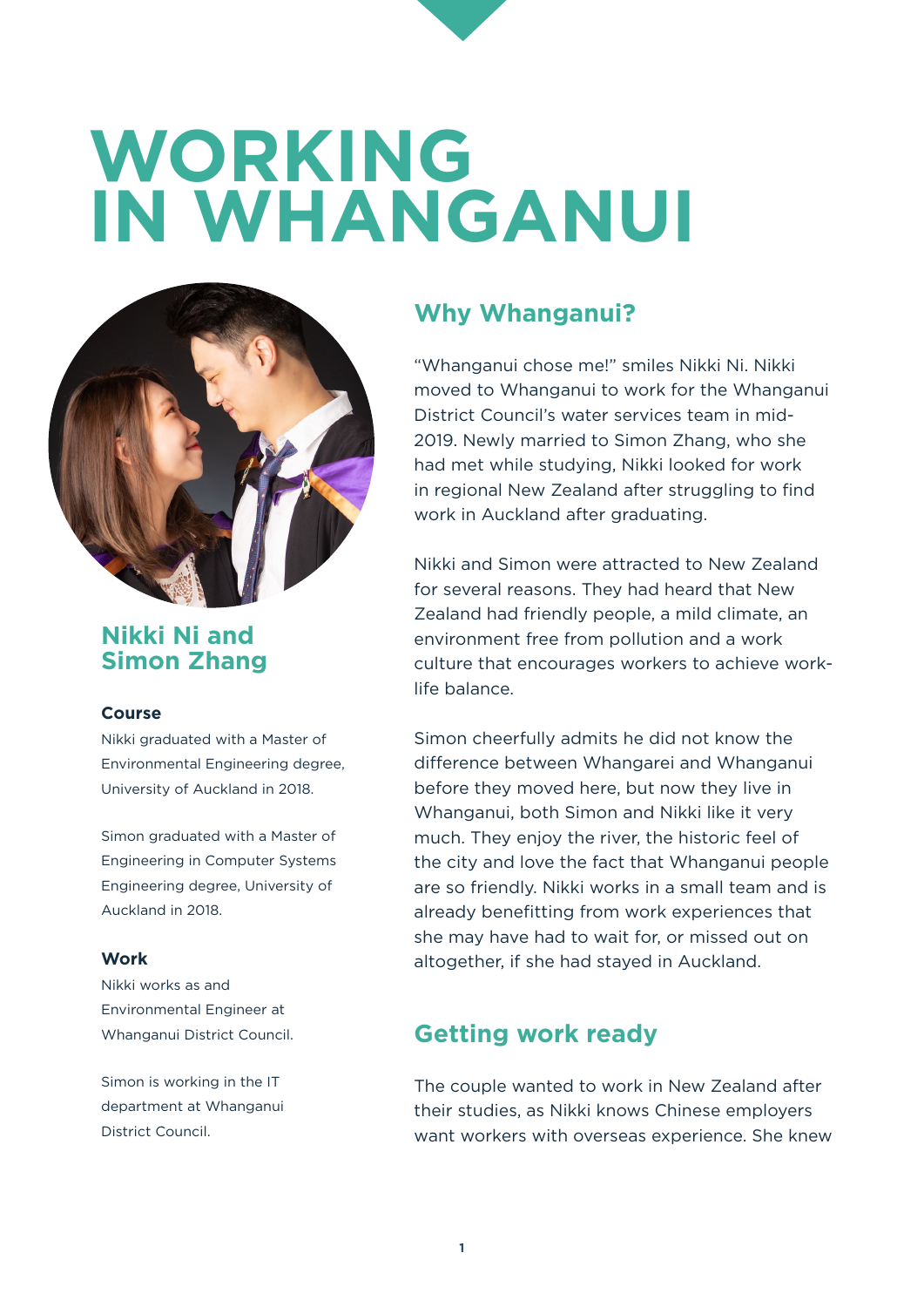

Once they had set their goal of working in New Zealand, Simon and Nikki made great use of the Career Development and Employability Services (CDES) team at their university. CDES ran a recruitment fair, held CV writing workshops and offered one-toone CV feedback and interview training.

Even with all this help, Simon and Nikki found getting a job hard – Simon thinks he sent out over 300 applications and CVs. He wishes he had known back then that New Zealand companies expect a personalised cover letter, rather than the one size fits all letter he was using.

Simon and Nikki recommend that you get at least one of your professors to be a referee. A referee is someone who can answer any questions employers have about your skills, attitude and work habits.



Nikki Ni checking the 'Secondary clarifier' at a wastewater treatment plant

Nikki wishes she had started looking for work earlier. She started applying for jobs in October with only a few months of her course to go; she did not know that many students found their internships as early as May. These people were beginning work in January or February and at that time, Nikki and Simon were still looking.

Simon is now in full-time work in Whanganui too. When Nikki found work in Whanganui, Simon's search for work had to begin all over again. He eventually found some work selling door to door. This was a tough task, but Simon says it improved his understanding of the way New Zealanders talked to each other. Then Nikki's manager at the council suggested that Simon put his degree to use by volunteering to update the website of a local attraction, the Bason Botanic Gardens.

Simon gained confidence and valuable experience using his skills in the Kiwi workplace and it also helped him find full-time work with the IT department of the local council.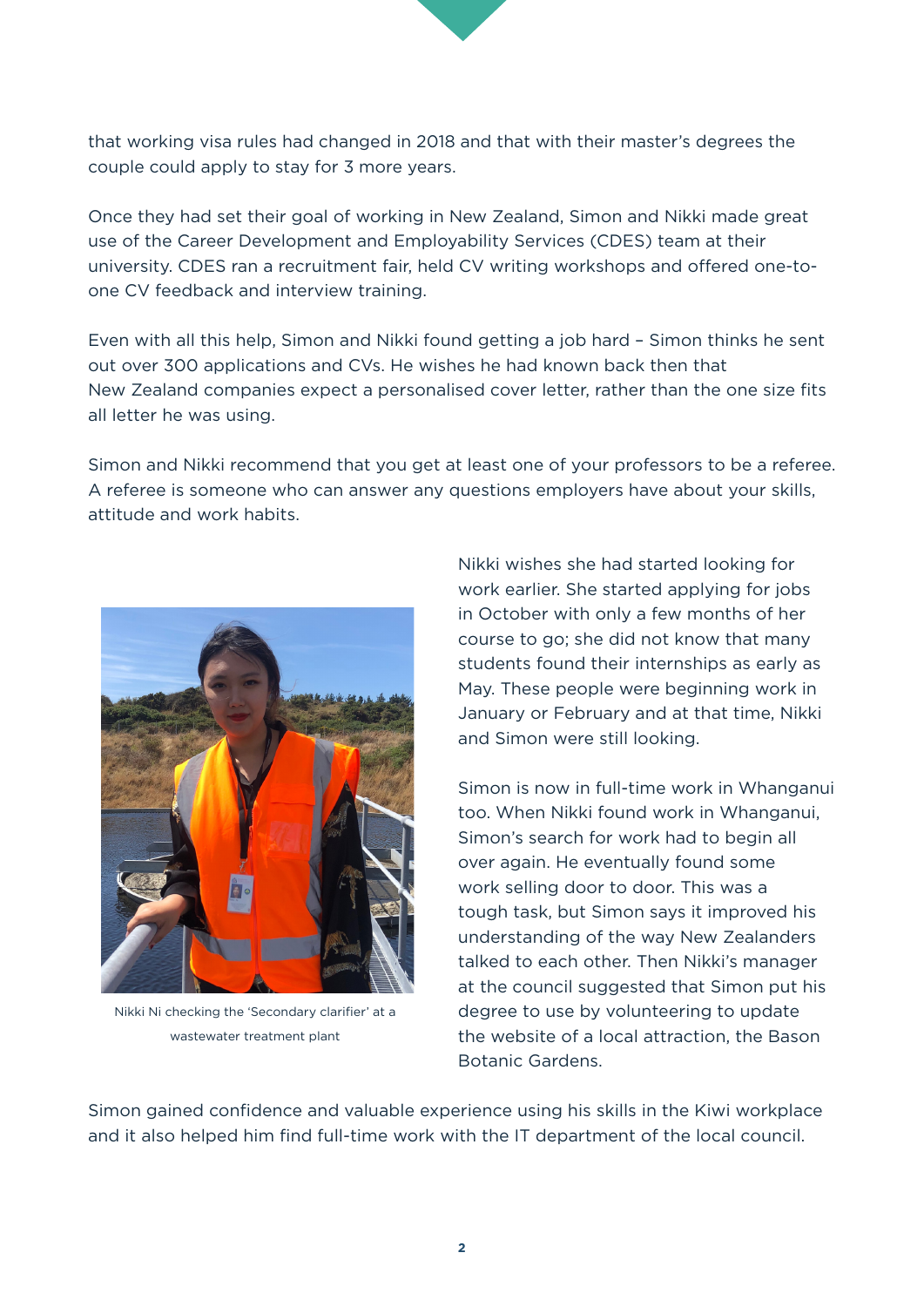## **Life in the workplace**

Nikki believes employers are not taking a risk when they employ someone on a poststudy work visa, as international student graduates improve the diversity of their Kiwi workplaces and can help New Zealand businesses to expand their markets. Graduates from China can help their employer gain Chinese customers both here in New Zealand (in Auckland and Wellington in particular), and back in mainland China. The ability to explain local customs, speak the language and act as translators for their Kiwi colleagues, are all skills Nikki believes she can offer the Whanganui District Council, in addition to her environmental engineering skills.

Nikki and Simon had just spent Chinese New Year with relatives in Auckland when they were interviewed. Nikki was delighted that her manager not only gave her leave but also sent good wishes for the New Year. A potential bonus for employers of international graduates is the fact that many of the festivals and holidays from their home country fall at different times of the year to New Zealand holidays, so some international graduates will be happy to work during hard to staff New Zealand holiday periods.

Simon and Nikki are great examples to follow. When their first steps to meeting their goal weren't successful, they did not give up. Any employer would be lucky to have workers with their resilience, determination and willingness to try something new. Auckland's loss is definitely Whanganui's gain.



Simon with the 'Bason Botanic Gardens' website he designed